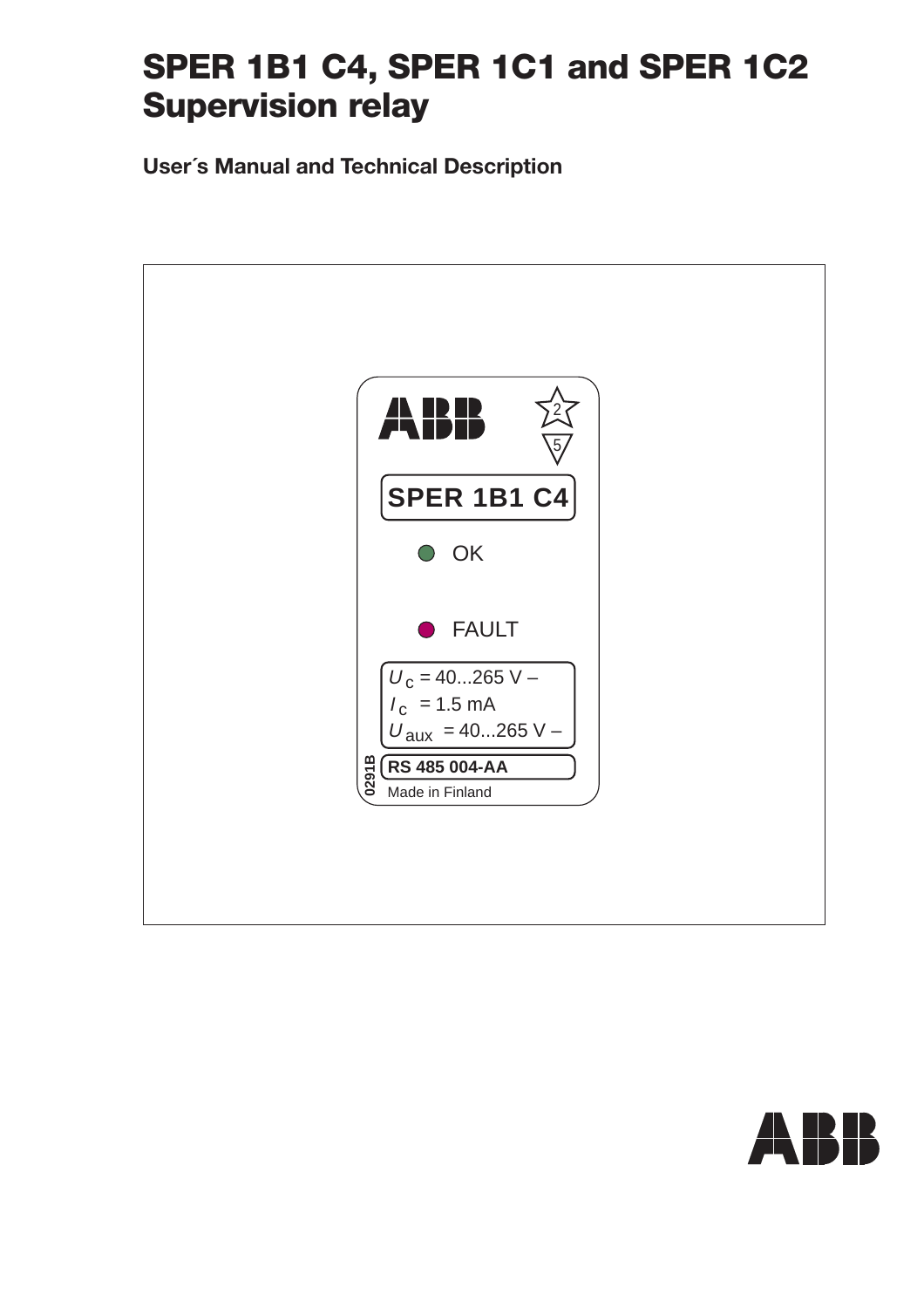**Issued 1995-12-27 Modified 2007-03-22 Version E**

# **SPER 1B1 C4 SPER 1C1 and 1C2 Supervision relay**

Data subject to change without notice

| Content         |                                                                                                                                                                                                                                                                                                                                                                                                             |                                                                                                                                                                                                                                                                                                                         |  |  |
|-----------------|-------------------------------------------------------------------------------------------------------------------------------------------------------------------------------------------------------------------------------------------------------------------------------------------------------------------------------------------------------------------------------------------------------------|-------------------------------------------------------------------------------------------------------------------------------------------------------------------------------------------------------------------------------------------------------------------------------------------------------------------------|--|--|
| <b>Features</b> | Continuous monitoring of circuit breaker trip<br>circuits and other control circuits                                                                                                                                                                                                                                                                                                                        | Continuous self-supervision of the auxiliary<br>supply voltage of the relay                                                                                                                                                                                                                                             |  |  |
|                 | Preset operate time preventing unwanted alarm<br>signals at circuit-breaker operation                                                                                                                                                                                                                                                                                                                       | High immunity to interference and galvanically<br>isolated electronics                                                                                                                                                                                                                                                  |  |  |
|                 | Indication of relay operation with LED indica-<br>tor on the front panel, output relay for signal-<br>ling                                                                                                                                                                                                                                                                                                  | COMBIFLEX design or base mounting, de-<br>pending on relay type                                                                                                                                                                                                                                                         |  |  |
|                 | Indicates bad contact, contact welding and aux-<br>iliary voltage failures in the circuit monitored                                                                                                                                                                                                                                                                                                         |                                                                                                                                                                                                                                                                                                                         |  |  |
| Application     | SPER series supervision relays are used for moni-<br>toring important control circuits such as circuit<br>breaker and disconnector control circuits, sig-<br>nalling circuits, etc., in power installations. One<br>contact circuit is monitored by one relay. If sev-<br>eral branches of a circuit are to be monitored,<br>the required number of relays can be connected<br>to the same control circuit. | nections, increased transfer resistance in the<br>contacts, welding of the control contact, dis-<br>appearing control voltage and voltage failures<br>in the relay itself.<br>The relay is available in three versions: two<br>COMBIFLEX versions with different supply<br>voltage ranges, to be mounted in a rack, and |  |  |
|                 | The supervision relay detects interruptions, too<br>high resistances caused by galvanically bad con-                                                                                                                                                                                                                                                                                                        | one version provided with a base to be mounted<br>on a rail or on a plane surface.                                                                                                                                                                                                                                      |  |  |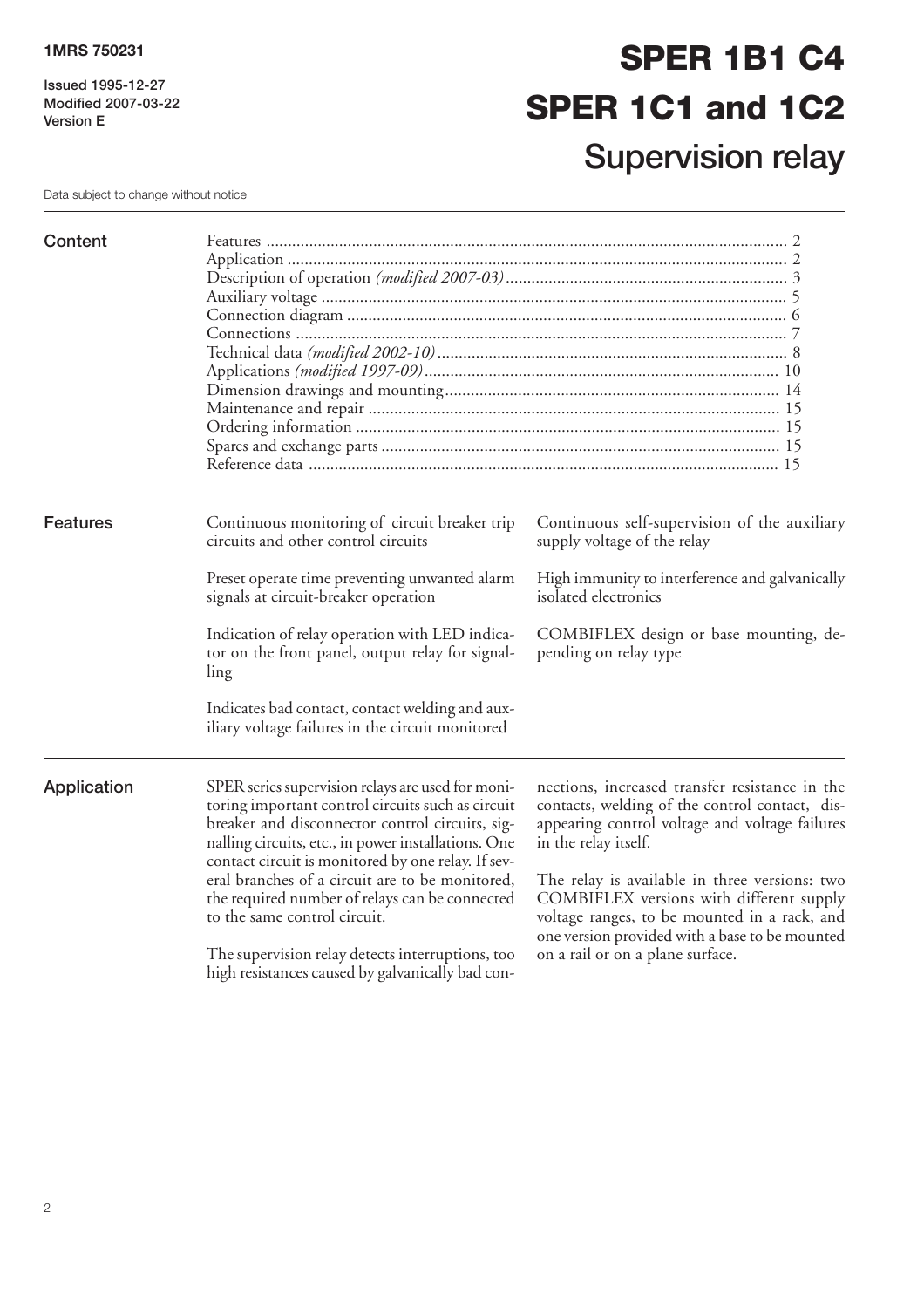#### **Description of operation** *(modified 2007-03)*

The supervision relay contains the following functional units: - constant current generator

- opto-isolator

- triggering circuit
	- time circuit
- LED indicators - output relay
- 



Fig. 1. Block diagram for supervision relay SPER 1B1 C4



Fig. 2. Block diagram for supervision relays SPER 1C1 and SPER 1C2

The circuit to be monitored and the constant current generator, the measuring circuit and the change-over contacts of the output relay are

galvanically isolated from each other, isolation level 2 kV, 50 Hz, 1 min.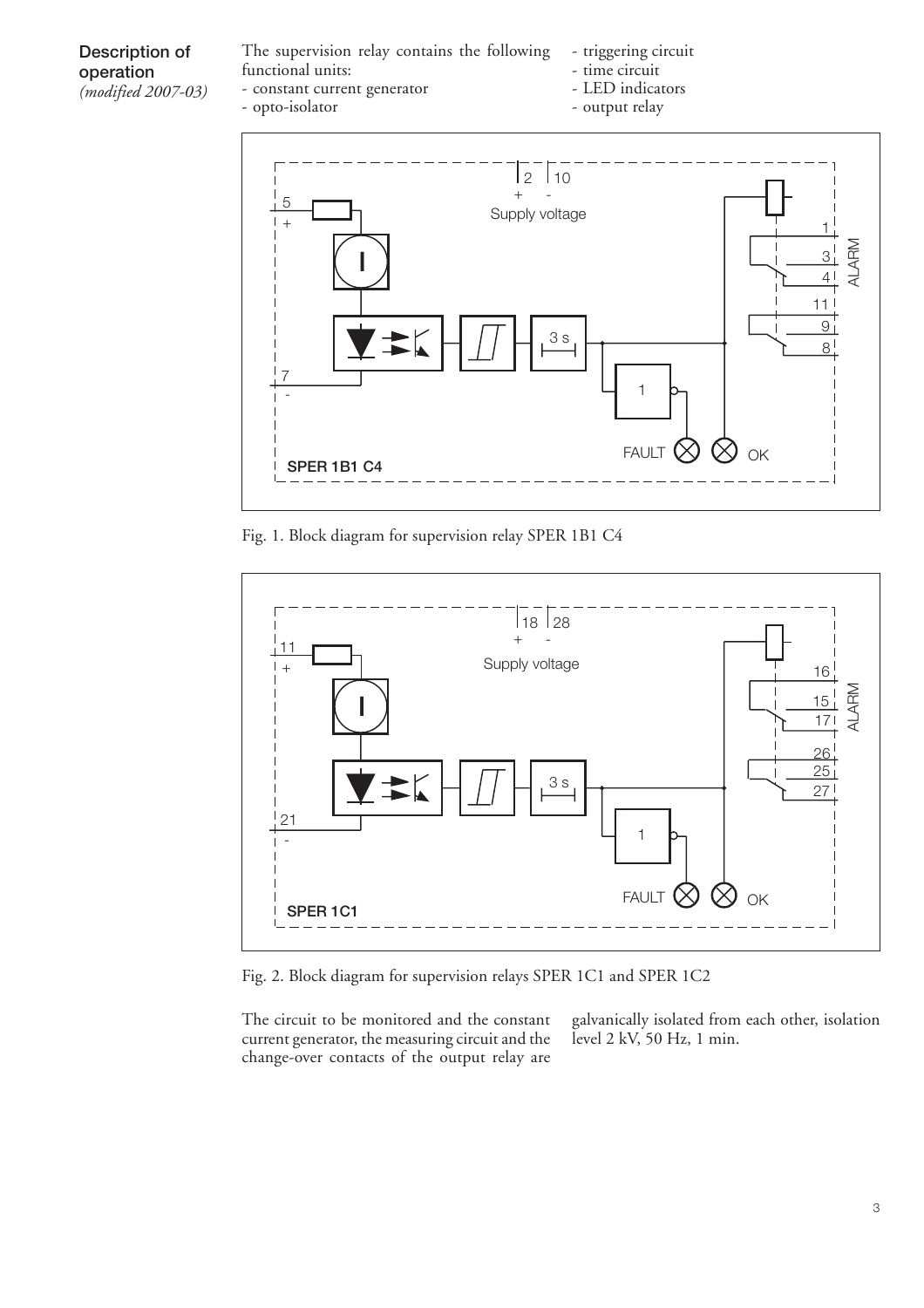

Fig. 3. Current and voltages of the circuit monitored. For further information about relay types see next page

The constant current generator (I) of the driver circuit feeds a small Ic current of some 1.5-5 mA, depending on the relay type used, through the circuit to be monitored. The contact inputs 5-7 of SPER 1B1 C4 or 11-21 of SPER 1C1 or SPER 1C2 are connected over the NO control contact (f) and so the measuring current flows between the poles of the control voltage (see Figs 1, 2 and 3).

To avoid spurious CB tripping, for instance, in the event of a short circuit in the control circuit, the constant current generator circuit of SPER relays contain an internal current limiting series resistor.

To secure operation, the control voltage over the driver circuit is not allowed to fall below 40 V dc for SPER 1B1 C4 and SPER 1C1 type relays. For the SPER 1C2 relay the minimum control voltage is 20 V dc.

The control voltage over the driver circuit can be calculated using the following expression:

Uc - (Rc x Ic) > 40 V dc for SPER 1B1 C4 and SPER 1C1 or Uc - (Rc x Ic) > 20 V dc for SPER 1C2,

where

Uc = control voltage

- Ic = measuring current
- Rc = resistance of the coil controlled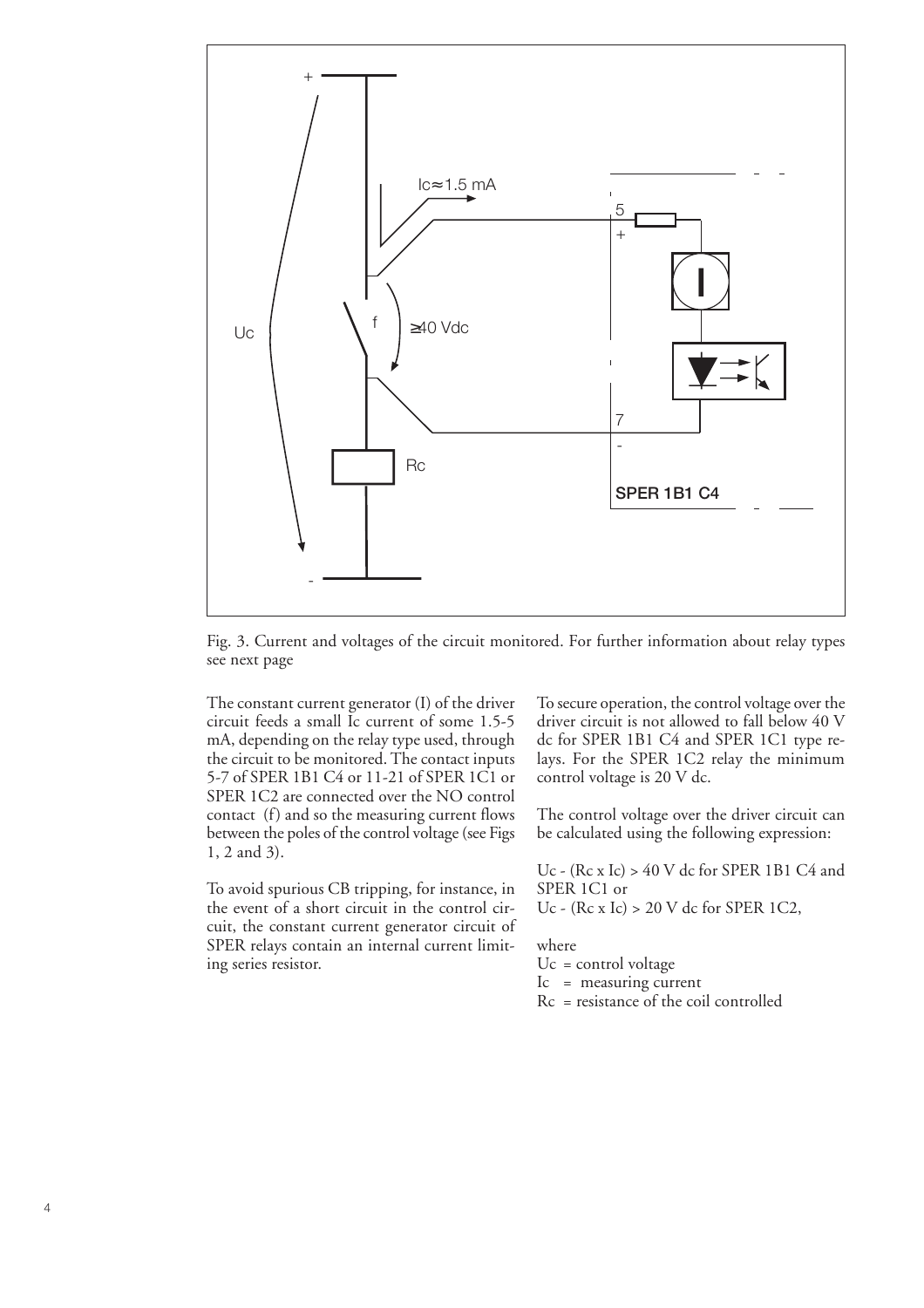The measuring current is measured by an optoisolator circuit in the measuring circuit of the relay. In normal service the green LED "OK" on the front panel is lit and the output relay of SPER 1B1 C4 is operated, the change-over contacts 1-3 and 9-11 being closed. In the same way the output relay of SPER 1C1 and SPER 1C2 is operated, and the change-over contacts 15-16 and 25-26 are closed. Should the control voltage fall below the minimum value permitted due to interruption, unreliable connection or activated trip contact, the output relay will drop off when a time delay of about 3 s has expired. The red LED indicator "FAULT" is lit, the green LED indicator "OK" goes out and the contacts 1-4 and 8-11 of SPER 1B1 C4 close. The output relay of the relays SPER 1C1 and SPER 1C2 operates in the same manner and the contacts 16-17 and 26-27 are closed.

Fault situations Table 1. Faults normally detected by the supervision relays.

| Type of fault                                                                                                                                              | Fault reason                                                                                                 |
|------------------------------------------------------------------------------------------------------------------------------------------------------------|--------------------------------------------------------------------------------------------------------------|
| The circuit monitored is interrupted or<br>the resistance in the circuit increases.                                                                        | Broken wire, incorrect control operation,<br>galvanically bad contact, increased contact<br>resistance, etc. |
| The voltage over the circuit monitored<br>disappears.                                                                                                      | A fuse has blown, battery failure, etc.                                                                      |
| Failure in the auxiliary voltage supply.                                                                                                                   | See section "Auxiliary voltage" later in the text.                                                           |
| The NO contact of the monitored circuit,<br>through which the supervision relay is<br>connected, remains closed longer than<br>required for the operation. | Contact welding if the tripping protection<br>relay does not reset in time.                                  |

**Auxiliary voltage** To operate the supervision relay needs a continuous auxiliary voltage. The supply voltage range of the relays type SPER 1B1 C4 and SPER 1C1 is 40-265 V dc, whereas that of the relay type SPER 1C2 is 20-60 V dc. In general, the auxiliary supply voltage and the voltage of the circuit monitored are identical. The circuits are galvanically separated. Separate voltage sources can be used for the auxiliary voltage supply to the relay and for the voltage of the circuit monitored.

> The driver circuit of the relay operates independently of the measuring circuit and the output circuit so different voltage levels are permitted. Should the auxiliary voltage supply be interrupted, the indicator LEDs of the supervision relay go out and the change-over contacts of the operated output relay operate without time delay in the measuring circuit. The contact operation of the relay is the same as for a fault in the circuit monitored.

The supervision relay can be connected to receive the supply voltage from the control circuit monitored, over the connection wires of the driver circuit. A condition, however, is that the control coil of the circuit monitored is not affected by the increased current consumption of about 7-16 mA, depending on the type of supervision relay, and that the residual voltage over the circuit monitored is above 40 V dc when SPER 1B1 C4 or SPER 1C1 is used and 20 V dc, when SPER 1C2 is used.

#### Note!

With the voltage supply described above the supervision relay operates instantaneously and the red LED indicator "FAULT" remains dark. An undelayed alarm signal is obtained via the output relay, also at normal control contact operation.

The connection of the auxiliary voltage supply for the different types of supervision relay is illustrated in Figs 4 and 5 and in Table 2 in the section "Connections".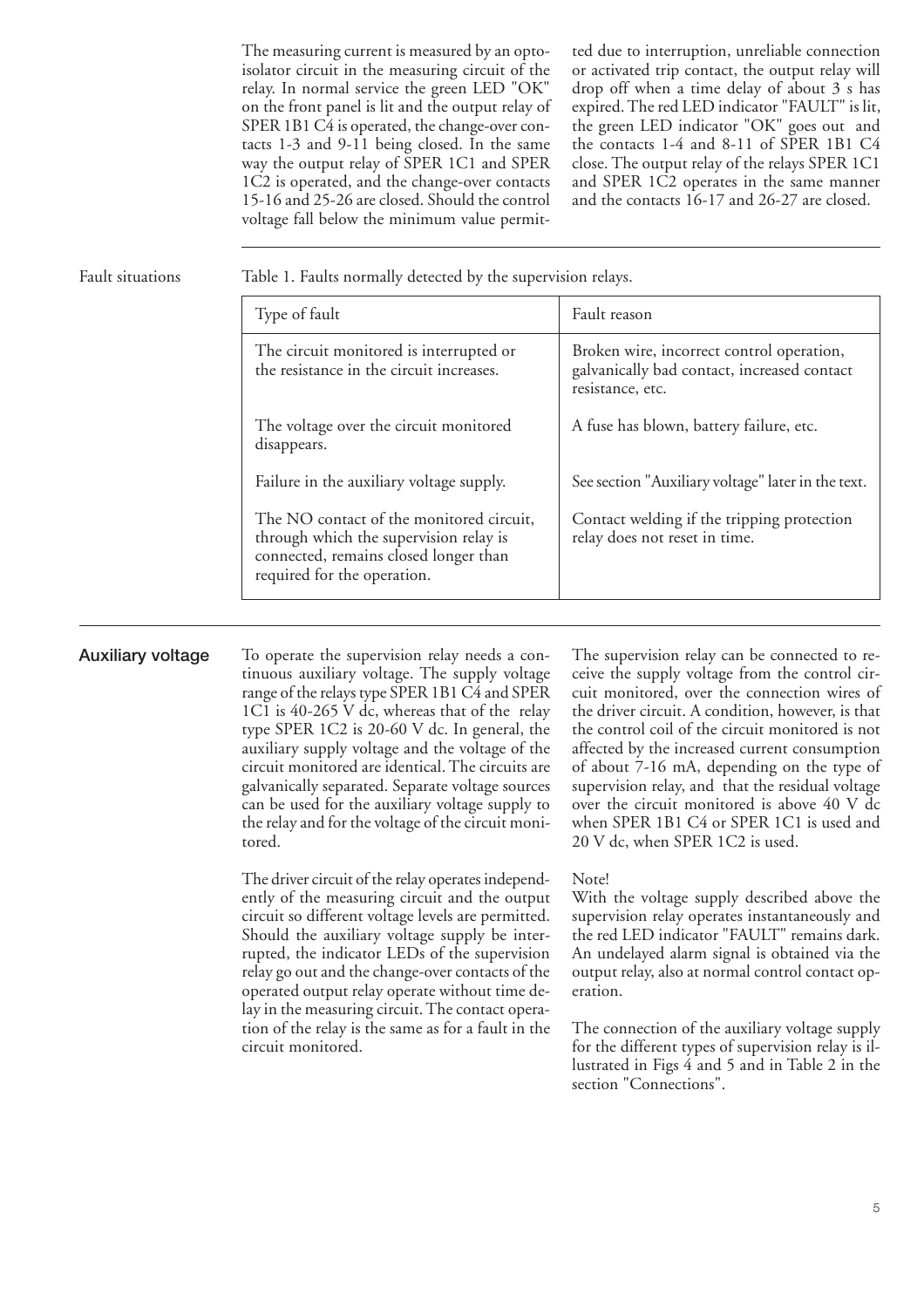**Connection diagram**



Fig. 4. Supervision relay SPER 1B1 C4 receiving its auxiliary voltage from the control circuit and the monitored circuit



Fig. 5.Supervision relay SPER 1B1 C4 supplied from a separate voltage source

It should be noted that the connection for the relays SPER 1C1 and SPER 1C2 is the same but for the terminals used, see "Connections".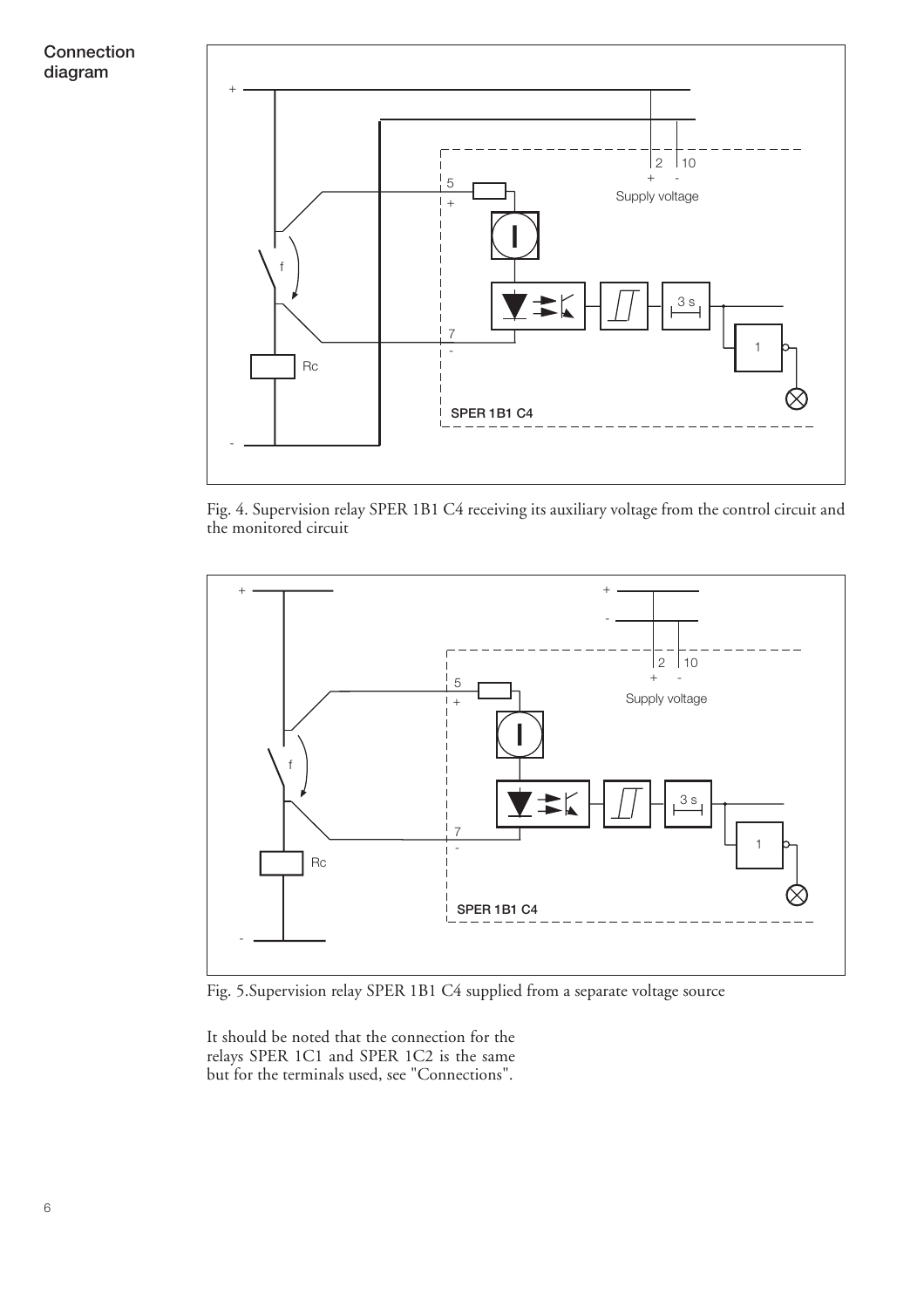**Connections** Table 2. Connection of relays SPER 1B1 C4, SPER 1C1 and SPER 1C2.

| Relay type               | Terminal No.                       | Function                                                                                                                                                                                                                                                                                                           |
|--------------------------|------------------------------------|--------------------------------------------------------------------------------------------------------------------------------------------------------------------------------------------------------------------------------------------------------------------------------------------------------------------|
| SPER 1B1 C4              | $2 (+)$ and 10 $(-)$               | Supply voltage 40-265 V dc.<br>The positive pole $(+)$ of the dc voltage is connected to<br>terminal 2.                                                                                                                                                                                                            |
| SPER 1C1                 | 18 (+) and 28 (-)                  | Supply voltage 40-265 V dc.<br>The positive pole $(+)$ of the dc voltage is connected to                                                                                                                                                                                                                           |
| SPER 1C2                 | 18 (+) and 28 (-)                  | terminal 18<br>Supply voltage 20-60 V dc.<br>The positive pole $(+)$ of the dc voltage is connected to                                                                                                                                                                                                             |
| SPER 1B1 C4              | $5 (+)$ and $7 (-)$                | terminal 18<br>Voltage of the circuit monitored (control circuit)<br>40-265 V dc.                                                                                                                                                                                                                                  |
| SPER <sub>1C1</sub>      | 11 (+) and 21 (-)                  | The positive pole $(+)$ of the dc voltage supply is connected<br>to terminal 5.<br>Voltage of the circuit monitored (control circuit)<br>40-265 V dc.                                                                                                                                                              |
| SPER 1C2                 | 11 (+) and 21 (-)                  | The positive pole $(+)$ of the dc voltage supply is connected<br>to terminal 11.<br>Voltage of the circuit monitored (control circuit)<br>$20-60$ V dc.                                                                                                                                                            |
| SPER 1B1 C4              | 1 - 3 - 4 and<br>$8 - 9 - 11$      | The positive pole $(+)$ of the dc voltage supply is connected<br>to terminal 11.<br>Output relay with two change-over contacts.<br>The relay operates on the closed circuit principle and in<br>normal duty the contacts 1 - 3 and 9 - 11 are closed.<br>When a fault occurs, the contacts 1 - 4 and 8 - 11 of the |
| SPER 1C1 and<br>SPER 1C2 | 15 - 16 - 17 and<br>$25 - 26 - 27$ | output relay are closed.<br>Output relay with two change-over contacts.<br>The relay operates on the closed circuit principle and in<br>normal duty the contacts 15 - 16 and 25 - 26 are closed.<br>When a fault occurs, the output relay contacts 16 - 17<br>and 26 - 27 close.                                   |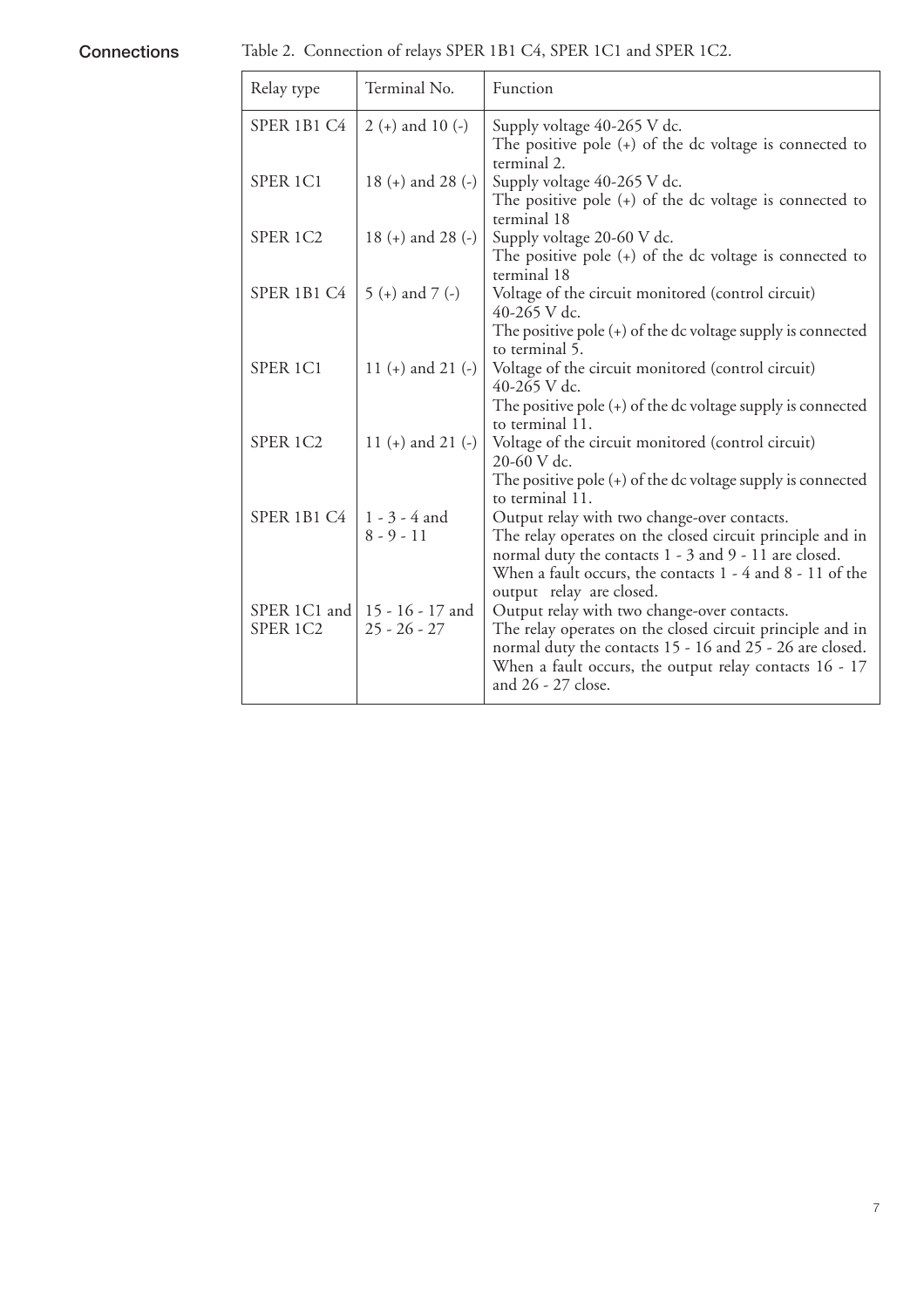**Technical data** *(modified 2002-10)*

#### **Circuit monitored**

| Voltage of the circuit monitored                 |                |
|--------------------------------------------------|----------------|
| - SPER 1B1 C4 and SPER 1C1                       | 40-265 V dc    |
| - SPER 1C2                                       | 20-60 V dc     |
| Measuring current                                |                |
| - SPER 1B1 C4 and SPER 1C1                       | $1.5$ mA, typ. |
| - SPER 1C2                                       | 5 mA, typ.     |
| Min. residual voltage over the circuit monitored |                |
| - SPER 1B1 C4, terminal 5-7                      | $>40$ V dc     |
| - SPER 1C1, terminal 11-21                       | $>40$ V dc     |
| - SPER 1C2, terminal 11-21                       | $>20$ V dc     |
|                                                  |                |

Typical resistance of current limiting resistor in the control circuit at different voltage levels SPER 1B1 C4 and SPER 1C1 (SPE-ZR3)<br>- 48 V dc  $-48$  V dc<br>  $-60$  V dc<br>  $-60$  V dc<br>  $-60$  V dc - 110 V dc<br>- 220 V dc SPER 1C2 (SPE-ZR4)<br>- 30 V dc  $-30$  V dc<br>  $-48$  V dc<br>  $-48$  V dc<br>  $2.2$  kΩ/4 W

# 2.2 k $\Omega/4$  W

5.6 kΩ/4 W<br>22 kΩ/4 W

28.8 k $\Omega$  or (33 k $\Omega$ )/4 W

### **Time circuit**

| Operate delay, typ. | 3s  |
|---------------------|-----|
| Reset time, typ     | l s |

### **Auxiliary supply voltage and current**

| SPER 1B1 C4 and SPER 1C1       |                    |
|--------------------------------|--------------------|
| - rated voltage U <sub>n</sub> | 48/60/110/220 V dc |
| - operation voltage            | 40-265 V dc        |
| SPER 1C2                       |                    |
| - rated voltage U <sub>n</sub> | 24/48 V dc         |
| - operation voltage            | 20-60 V dc         |
| Current drain, typ.            |                    |
| - SPER 1B1 C4 and SPER 1C1     | $7 \text{ mA}$     |
| $-$ SPER 1C2                   | $16 \text{ mA}$    |
|                                |                    |

### **Output relay**

| Contact outputs, change-over contact                        |                        |
|-------------------------------------------------------------|------------------------|
| - SPER 1B1 C4                                               | $1 - 3 - 4/8 - 9 - 11$ |
| - SPER 1C1 and SPER 1C2                                     | 15-16-17/25-26-27      |
| Rated voltage                                               | $250$ V ac/dc          |
| Carry continuously                                          |                        |
| Breaking capacity for dc when the control circuit           |                        |
| time constant $L/R \le 40$ ms at the control voltage levels |                        |
| - 220 V dc                                                  | 0.15A                  |
| - 110 V dc                                                  | 0.25A                  |
| - 48 V dc                                                   | 1 A                    |
|                                                             |                        |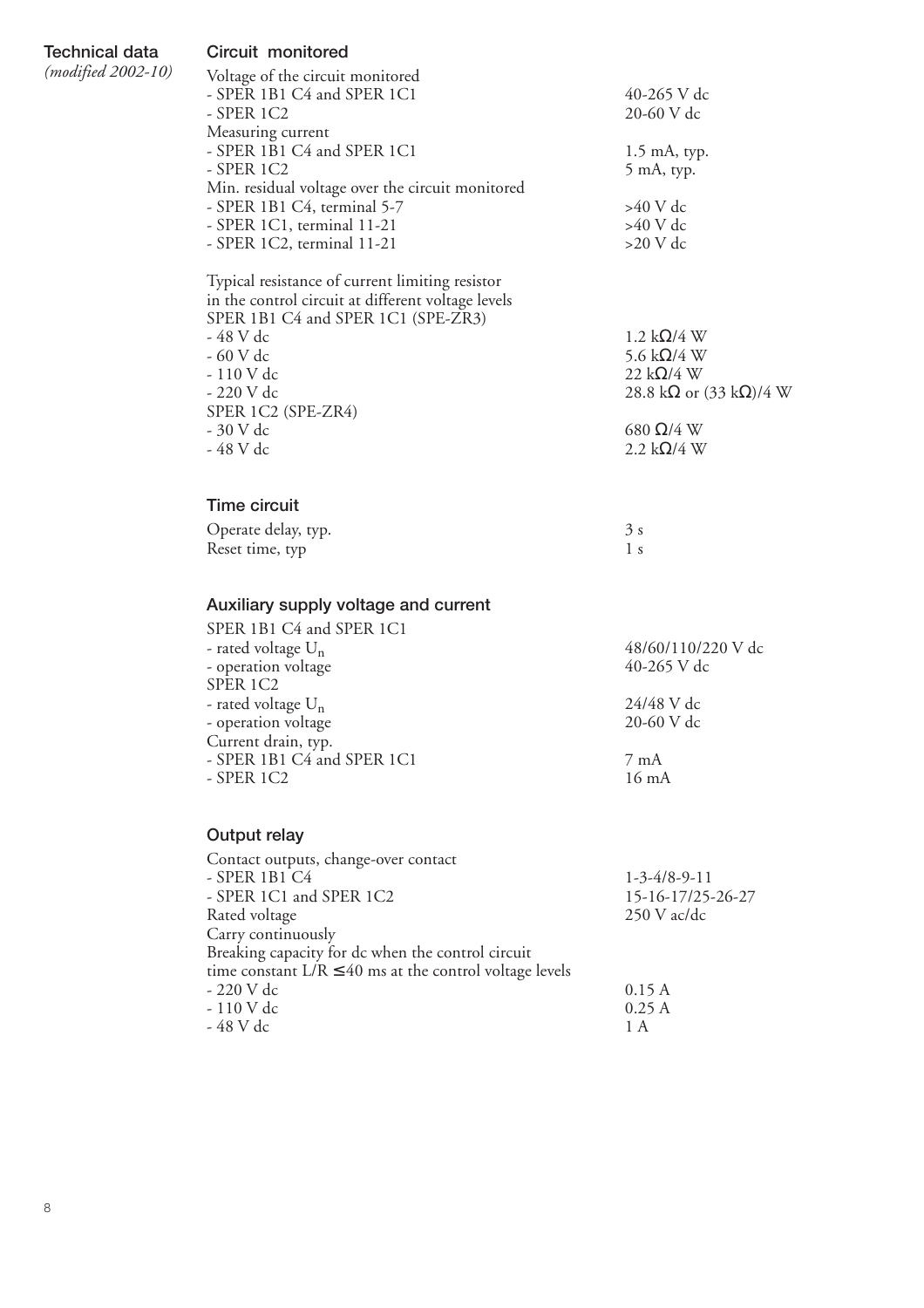| <b>Test voltages</b>                                                                                                                                                 |                                                                                                              |  |  |
|----------------------------------------------------------------------------------------------------------------------------------------------------------------------|--------------------------------------------------------------------------------------------------------------|--|--|
| Insulation test voltage acc. to IEC 60255-5<br>and SS 436 15 03                                                                                                      | 2 kV, 50 Hz, 1 min                                                                                           |  |  |
| Impulse test voltage acc. to IEC 60255-5<br>and SS 436 15 03                                                                                                         | 5 kV, 1.2/50 μs, 0.5 J                                                                                       |  |  |
| Disturbance tests                                                                                                                                                    |                                                                                                              |  |  |
| High-frequency test voltage acc. to IEC 60255-5<br>and SS 436 15 03<br>Fast transients acc. to IEC 61000-4-4<br>Spark interference test voltage acc. to SS 436 15 03 | 2.5 kV, 1 MHz<br>2 kV, 5/50 ns, 1 min.<br>$4-8$ kV                                                           |  |  |
| <b>Environmental conditions</b>                                                                                                                                      |                                                                                                              |  |  |
| Service temperature range<br>Transport and storage temperature range (IEC 60068-2-2)<br>Damp heat test (IEC 60068-2-30)                                              | $-10^{\circ}$ C+55 $^{\circ}$ C<br>$-40^{\circ}$ C+70 $^{\circ}$ C<br>$RH = 92-96%$<br>+25°C/+55°C, 6 x 24 h |  |  |
| <b>Mounting and weight</b>                                                                                                                                           |                                                                                                              |  |  |
| Degree of protection by enclosure<br>Mounting                                                                                                                        | Not specified                                                                                                |  |  |
| - SPER 1B1 C4                                                                                                                                                        | 11-pole base for rail mounting acc.<br>to DIN 50022, or screw fastening                                      |  |  |
| - SPER 1C1 and SPER 1C2                                                                                                                                              | COMBIFLEX design, mounting<br>space 2U-6U                                                                    |  |  |
| Weight                                                                                                                                                               |                                                                                                              |  |  |
| - SPER 1B1 C4                                                                                                                                                        | about $0.2 \text{ kg}$                                                                                       |  |  |
| - 11-pole base                                                                                                                                                       | about $0.05 \text{ kg}$                                                                                      |  |  |

- SPER 1C1 and SPER 1C2 about 0.2 kg

9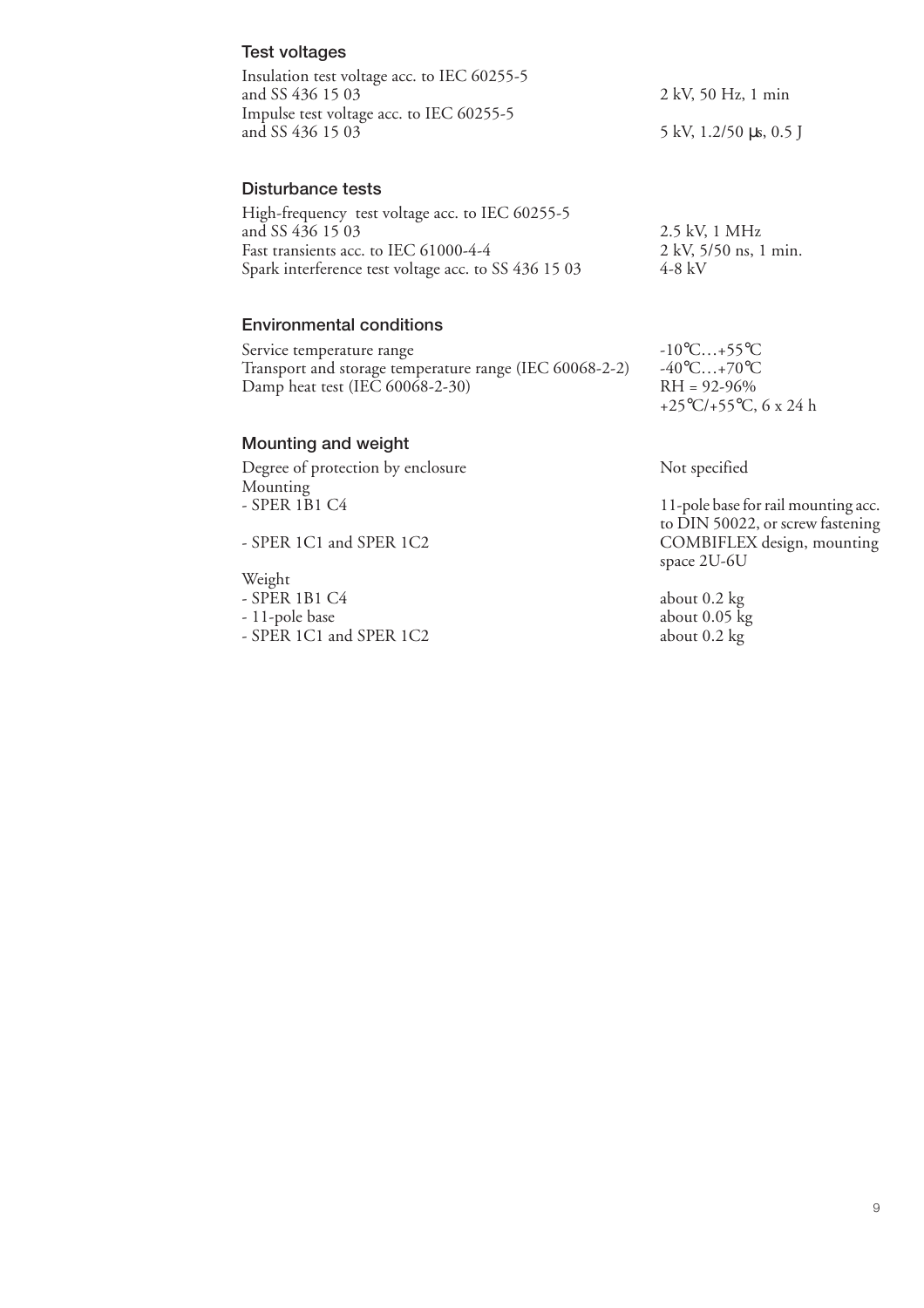**Applications** One supervision relay is able to monitor one circuit. When separate, parallel contact circuits of the same control circuit are to be monitored,

each of these circuits has to be provided with its own relay.

#### Example 1



Fig. 6. Monitoring of parallel contact circuits with separate supervision relays

When the supervision relays are connected in parallel, it should be noticed that each relay drives a current of about 1.5-5 mA, depending on the type of relay used, through the control circuit monitored. The currents are summed up in the trip or relay coil controlled by the circuit. To avoid the operation of the control relay coil being affected by these currents, the number of parallel supervision relays has to be limited. The voltage drop over the control coil increases with the number of supervision relays connected in parallel. The voltage drop has to be kept on

such a level that the difference between the auxiliary voltage of the control circuit and the voltage drop over the control coil, that is, the residual voltage over the circuit monitored, is below 40 V dc or 20 V dc, depending on the relay type used.

Lower voltage values are an indication of a fault in the circuit, for instance, poor galvanic contact, and will produce an alarm signal via the contact of the output relay.



Fig. 7. Simplified supervision of parallel contact circuits using one common supervision relay

Example 2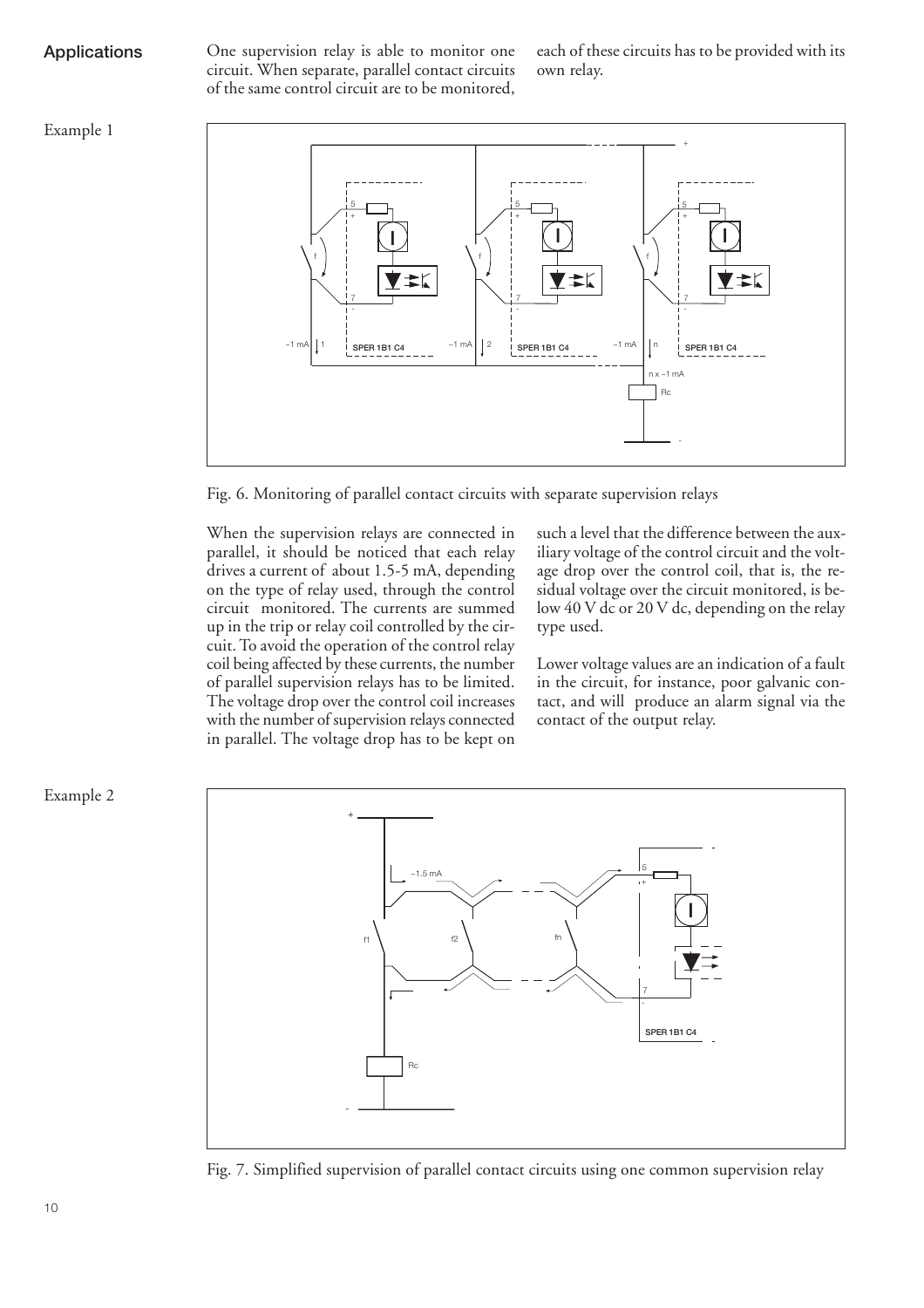To a certain extent, the number of supervision relays can be reduced by parallelling the contacts of the control circuit as illustrated in example 2. Then the wiring of the installation should be carried out accordingly. Unless the system is continuously supervised, this method reduces the reliability of the system.



NO contacts in series, the supervision relay is connected over all of the contacts. The supervision relay is connected to the plus pole  $(+)$  of the control voltage at the first of the contacts and to the control coil side at the last of the contacts in series, see Fig. 8. The circuit between the contacts will not, however, be monitored in this application of the relay.

Fig. 8. Monitoring of a control circuit with series-connected contacts using one supervision relay

#### Example 4 *(modified 97-09)*

If the control voltage of the circuit monitored is high enough, several supervision relays can be connected in series in the same circuit, as illustrated in Fig. 9 above. With such a connection all the control contacts connected in series are monitored. Then the control voltage has to be high enough to prevent the residual voltage distributed between the separate series-connected circuits from falling below 40 V dc or 20 V dc at a 1.5-5 mA current flowing through the control coil.

The control voltage through a separate driver circuit can be calculated using the following expression:

$$
\frac{\text{Uc} - (\text{Rc x Ic})}{n} \ge 40 \text{ V ls}
$$

for SPER 1B1 C4 and SPER 1C1 or

$$
\frac{\text{Uc} - (\text{Rc x Ic})}{n} \ge 20 \text{ V ls}
$$

for SPER 1C2,

where

- $Uc = control voltage$
- Ic = measuring current
- Rc = resistance of the coil controlled and
- n = number of relays connected in series

To achieve the same operate time for each supervision relay the auxiliary voltage for the separate relays and the voltage of the circuit monitored (control voltage of the series connection) should be supplied from the same source.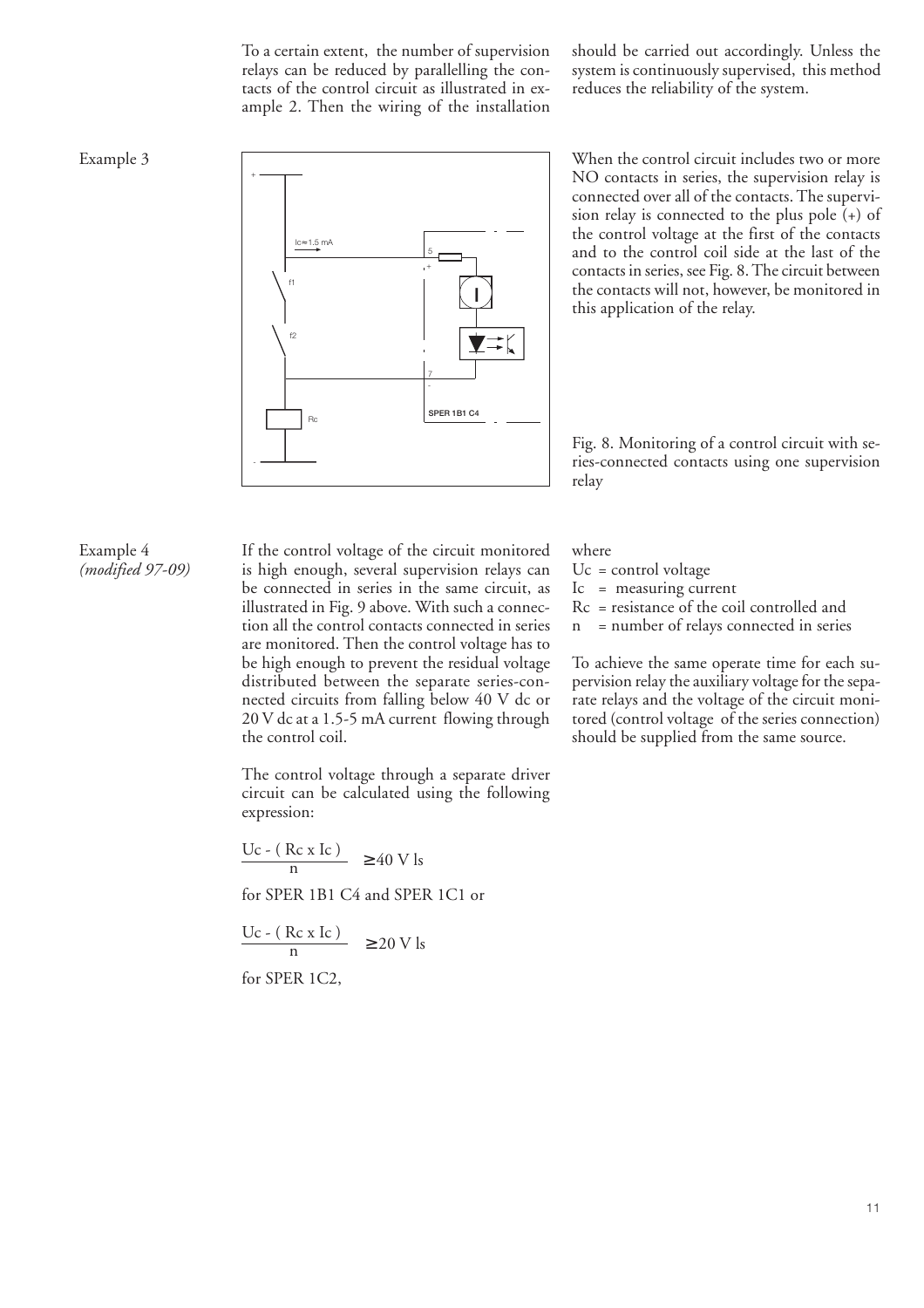

Fig. 9. Monitoring of a control circuit with series-connected contacts and one relay for each control contact



Fig. 10. Two supervision relays in serieswith series-connected contacts with self-holding.

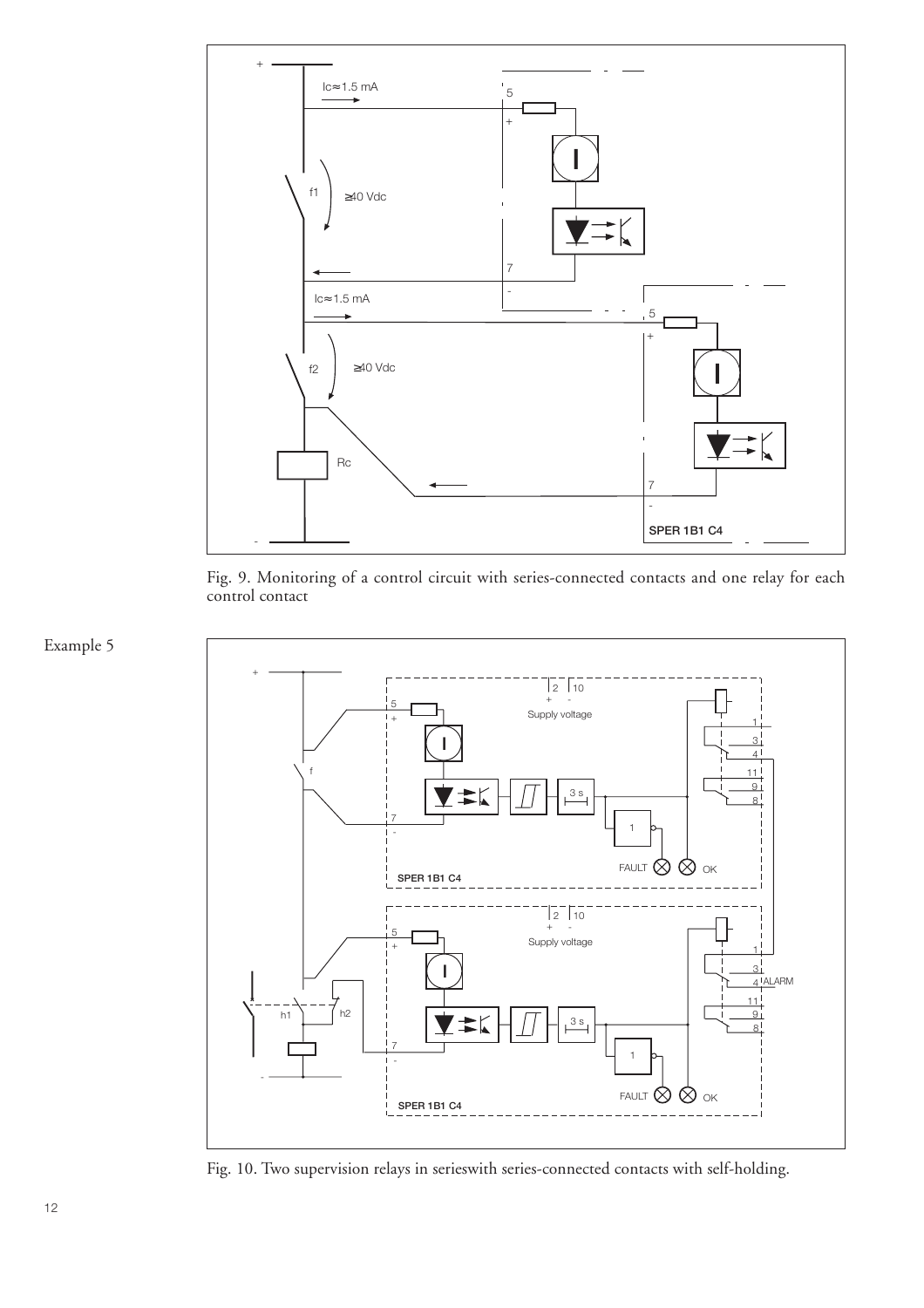For breaking the control voltage the circuit breaker control circuit includes an auxiliary contact (h1) connected in series with the control coil.

To prevent the supervision relay from providing spurious alarm signals, for instance, at circuit breaker operation, the measuring current of the control circuit is routed so as to by-pass the break contact (h1), through the auxiliary contact (h2) and a current limiting resistor Ry. The resistance is calculated so that the current over the auxiliary contact and the resistor does not affect the operation of the control coil, when the control contact is closed. The voltage drop over the resistor and the coil must be low enough, to prevent the residual voltage over the driver circuit of the supervision relay from falling below the minimum values specified for the different relay types.

The external current limiting resistor Ry is depending on the auxiliary voltages of the supervision relays. The resistances for the most commonly used voltages are given in "Technical data".



Fig. 11. Supervision relay with an auxiliary contact (h) and an external current limiting resistor Ry.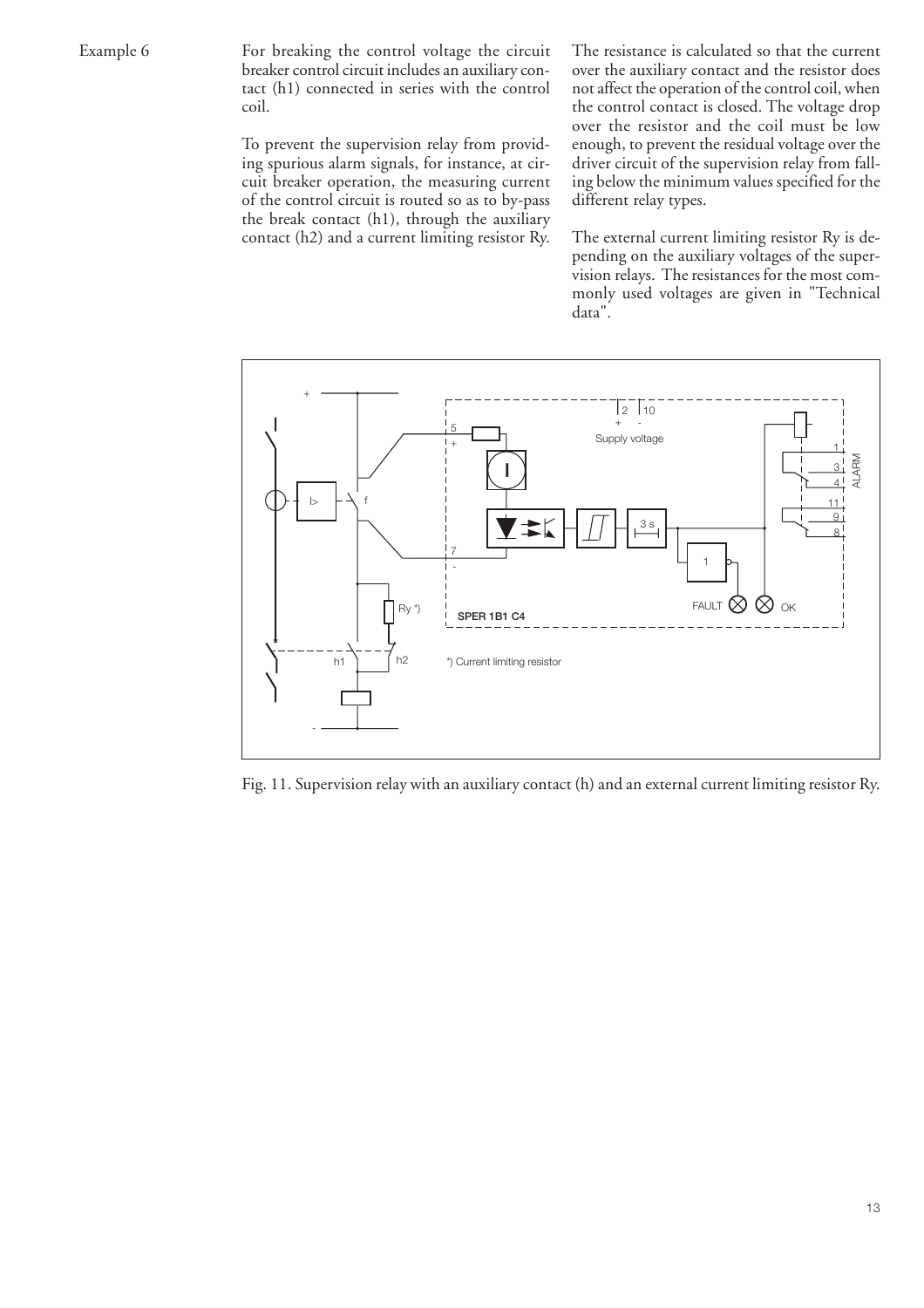### **Dimension drawing and mounting**

The supervision relay is available in three versions: SPER 1B1 C4, SPER 1C1 and SPER 1C2. The relay type SPER 1B1 C4 is enclosed in a plastic case provided with an 11-pole terminal base with screw terminals for the connections. The base is fitted on a rail (DIN 50022) or screwed to a plane surface. The terminal base meets the same requirements concerning insulation test voltage as the supervision relay.

The relay types SPER 1C1 and SPER 1C2 are designed for COMBIFLEX mounting. The relays require a mounting height corresponding to  $2U(1U = 44.45)$  and a mounting width corresponding to 6C (1C = 7 mm). Separate terminal bases to be mounted in an apparatus frame or on a rail in a frame, are used for connecting the relays. The frames and the terminal bases are part of the COMBIFLEX system and are available on separate order.

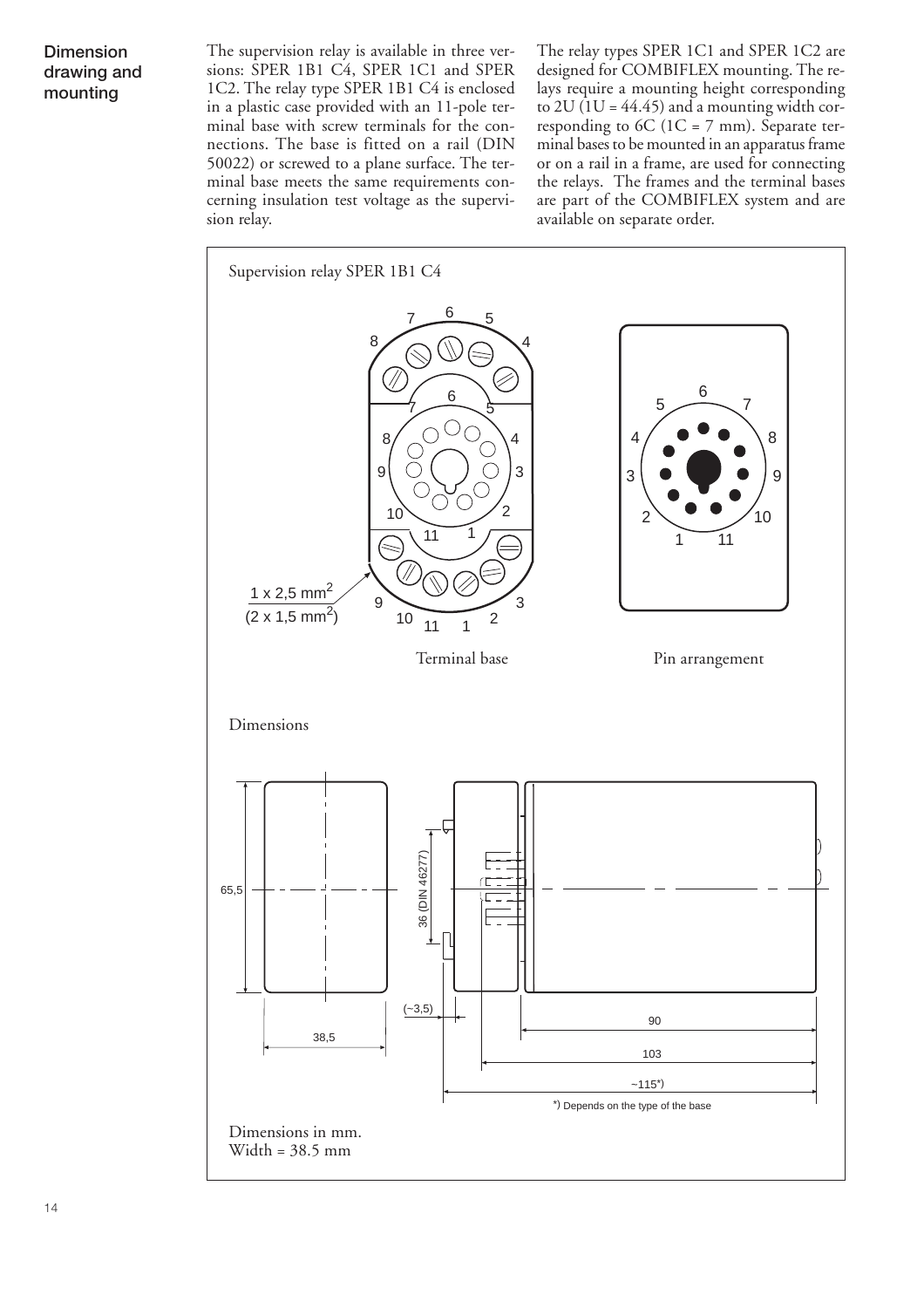| Maintenance<br>and repairs | When the supervision relay is used under the<br>conditions specified in "Technical data", it re-<br>quires practically no maintenance. The relay<br>includes no parts or components that are sensi-<br>tive to physical or electrical wear under normal<br>operating conditions and the input and output<br>circuits are galvanically separated from the other<br>electronic circuitry of the relay. |                                                                                                                                                                                                     |                                                                                                                                                                                    | If the relay malfunctions or the operating val-<br>ues differ from those specified, the relay should<br>be overhauled. Minor measures can be taken<br>by the customer but any major repair involving<br>the electronics has to be carried out by the<br>manufacturer. Please contact the manufacturer<br>or his nearest representative for further infor-<br>mation about checking, overhaul and recali-<br>bration of the relay. |                                                 |  |
|----------------------------|------------------------------------------------------------------------------------------------------------------------------------------------------------------------------------------------------------------------------------------------------------------------------------------------------------------------------------------------------------------------------------------------------|-----------------------------------------------------------------------------------------------------------------------------------------------------------------------------------------------------|------------------------------------------------------------------------------------------------------------------------------------------------------------------------------------|-----------------------------------------------------------------------------------------------------------------------------------------------------------------------------------------------------------------------------------------------------------------------------------------------------------------------------------------------------------------------------------------------------------------------------------|-------------------------------------------------|--|
|                            | Should the temperature and humidity at the<br>operating site differ from the values specified,<br>or the atmosphere contain chemically active<br>gases or dust, the relay should be visually in-<br>spected in association with the secondary test-<br>ing of the relay. This visual inspection should<br>focus on:                                                                                  |                                                                                                                                                                                                     | Note!<br>Protective relays are measuring instruments and<br>should be handled with care and protected<br>against moisture and mechanical stress, espe-<br>cially during transport. |                                                                                                                                                                                                                                                                                                                                                                                                                                   |                                                 |  |
|                            | terminals<br>minal bases                                                                                                                                                                                                                                                                                                                                                                             | - Signs of mechanical damage to relay case and<br>- Collection of dust inside the relay case or on<br>terminal bases; remove with compressed air<br>- Signs of corrosion on terminals, case or ter- |                                                                                                                                                                                    |                                                                                                                                                                                                                                                                                                                                                                                                                                   |                                                 |  |
| Ordering                   | Please state:                                                                                                                                                                                                                                                                                                                                                                                        |                                                                                                                                                                                                     |                                                                                                                                                                                    |                                                                                                                                                                                                                                                                                                                                                                                                                                   |                                                 |  |
| information                | Type                                                                                                                                                                                                                                                                                                                                                                                                 |                                                                                                                                                                                                     |                                                                                                                                                                                    | Auxiliary voltage                                                                                                                                                                                                                                                                                                                                                                                                                 | Order number                                    |  |
|                            | SPER 1C1<br>SPER 1C2                                                                                                                                                                                                                                                                                                                                                                                 | SPER 1B1 C4 Supervision relay<br>Supervision relay<br>Supervision relay                                                                                                                             |                                                                                                                                                                                    | 40-265 V dc<br>40-265 V dc<br>20-60 V dc                                                                                                                                                                                                                                                                                                                                                                                          | RS 485 004-AA<br>RS 485 002-AA<br>RS 485 003-AA |  |
|                            | PC-ZL <sub>2</sub>                                                                                                                                                                                                                                                                                                                                                                                   | Terminal base for SPER 1B1 C4                                                                                                                                                                       |                                                                                                                                                                                    |                                                                                                                                                                                                                                                                                                                                                                                                                                   | RS 961 051-AA                                   |  |
|                            | SPE-ZR 3<br>SPE-ZR 4<br>Quantity                                                                                                                                                                                                                                                                                                                                                                     | When required, current limiting resistor<br>for SPER 1B1 and SPER 1C1<br>for SPER 1C2                                                                                                               |                                                                                                                                                                                    |                                                                                                                                                                                                                                                                                                                                                                                                                                   | RS 961 015-AA<br>RS 961 015-AA                  |  |
| Spares and                 | Type                                                                                                                                                                                                                                                                                                                                                                                                 |                                                                                                                                                                                                     |                                                                                                                                                                                    |                                                                                                                                                                                                                                                                                                                                                                                                                                   | Order number                                    |  |
| exchange parts             | PC-ZL <sub>2</sub><br>Terminal base for SPER 1B1 C4                                                                                                                                                                                                                                                                                                                                                  |                                                                                                                                                                                                     |                                                                                                                                                                                    | RS 961 051-AA                                                                                                                                                                                                                                                                                                                                                                                                                     |                                                 |  |
|                            | COMBIFLEX mounting, see "Relay mounting systems", data sheet 1MDB14003-EN in<br>Buyer's Guide.                                                                                                                                                                                                                                                                                                       |                                                                                                                                                                                                     |                                                                                                                                                                                    |                                                                                                                                                                                                                                                                                                                                                                                                                                   |                                                 |  |
| Reference data             |                                                                                                                                                                                                                                                                                                                                                                                                      | Buyer's Guide 1MDC92-WEN                                                                                                                                                                            |                                                                                                                                                                                    | <b>Mounting Systems</b><br>Relay mounting systems<br>Dimensions                                                                                                                                                                                                                                                                                                                                                                   | 1MDB14000-EN<br>1MDB14003-EN<br>1MDB14005-EN    |  |